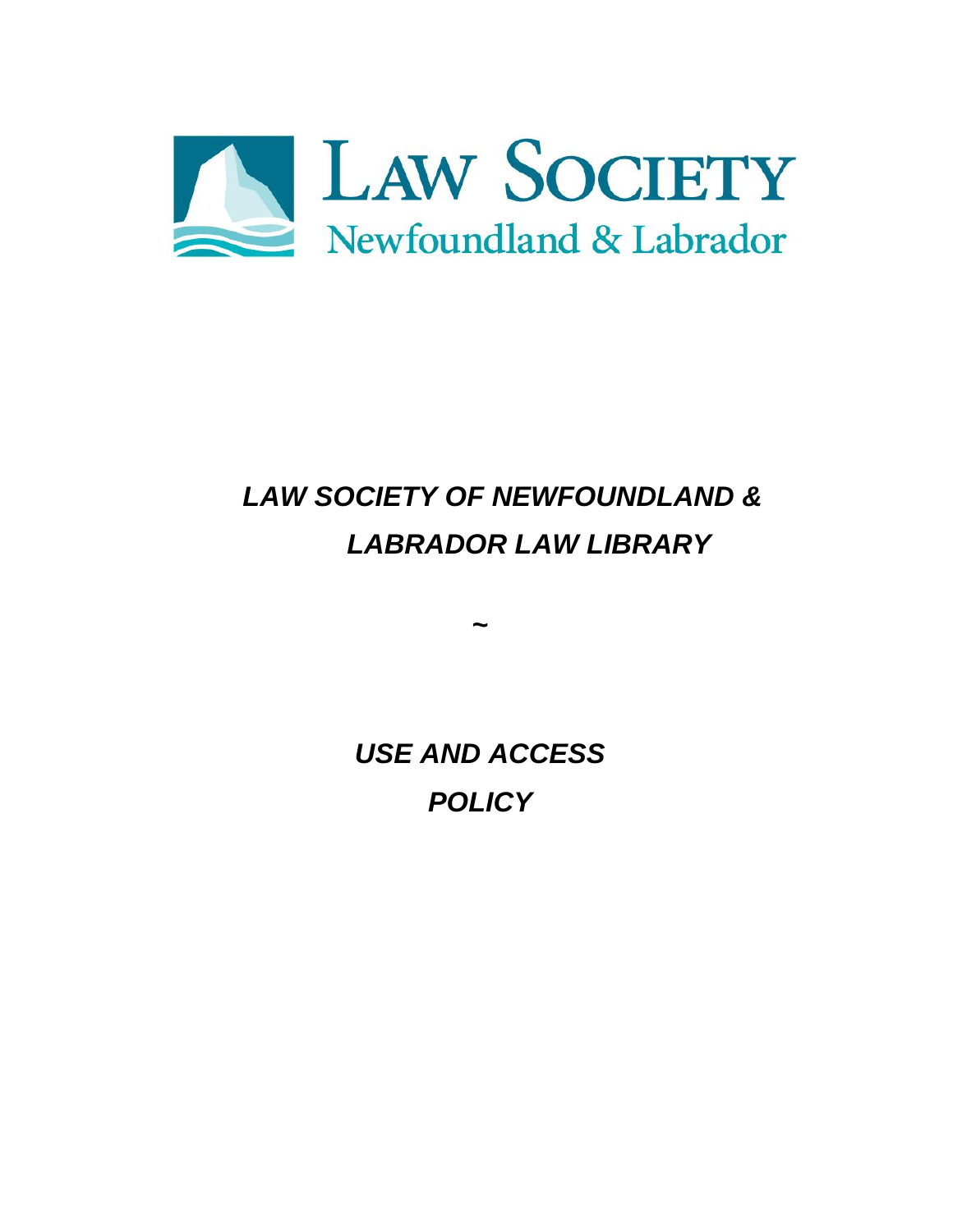## Table of Contents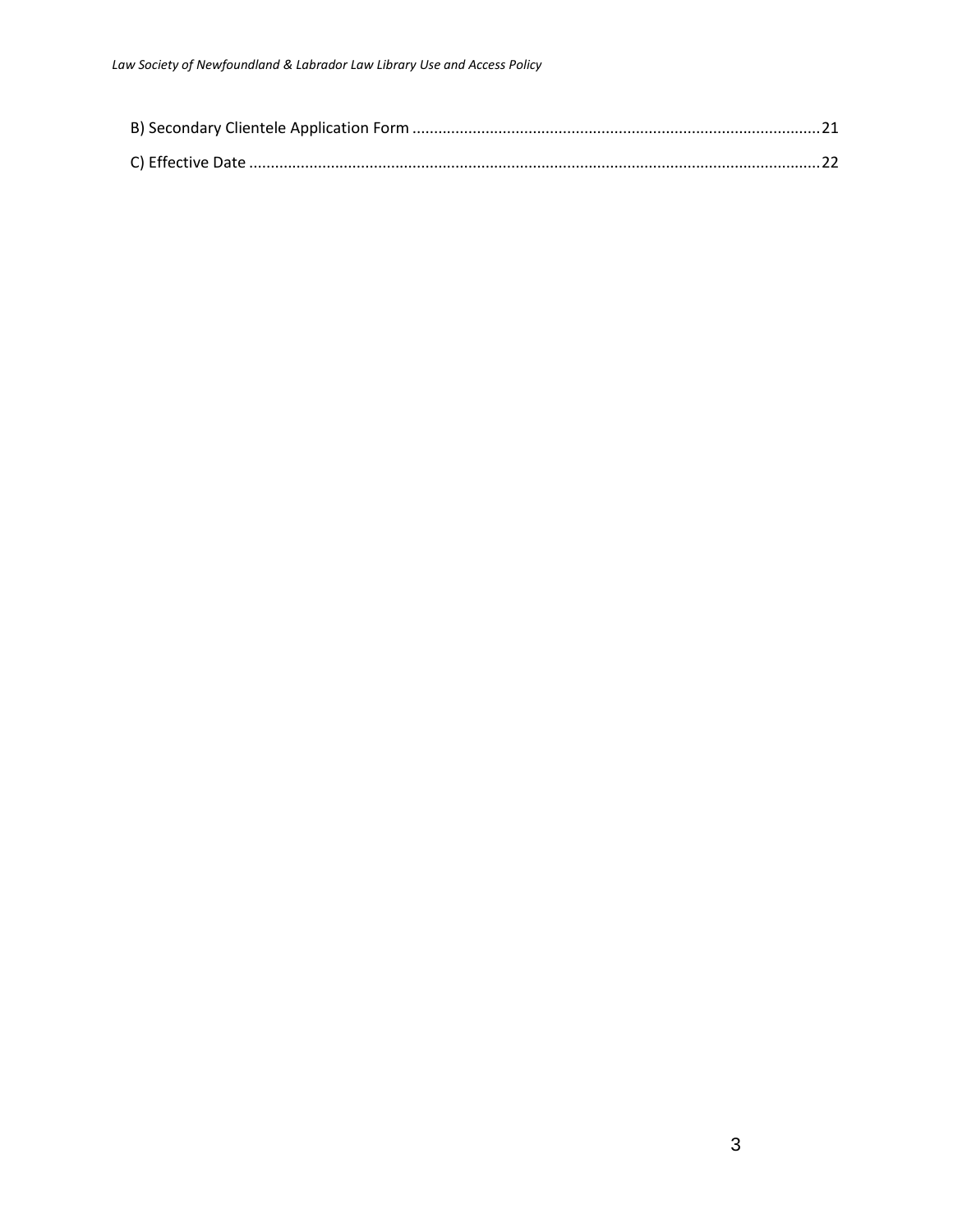### <span id="page-3-0"></span>**DEFINITIONS**

- "Member" as defined in s. 2(f) of the *Law Society Act, 1999*, means a person enrolled as a Member of the society who has not been struck off the roll of the society.
- "Student" as defined in s. 2(j) of the *Law Society Act, 1999*, means a student-at-law who is bound by a written contract, known as "articles", to serve with a Member and who is entered on the register of students of the society.
- "*Primary Clientele*" of the Law Library are Members in *good standing* and students as defined in ss. 2(f) and (j) of the *Law Society Act, 1999,* including Life Members, Honorary Members, and the Judiciary of Newfoundland and Labrador.
- "*Secondary Clientele*" of the Law Library are:
	- (a) individuals *currently enrolled* in a legal studies program *who are not* Members or Students under the *Law Society Act, 1999,* and who are employed by a Member practicing in the Province of Newfoundland and Labrador who has signed the Secondary Clientele Application Form;
	- (b) paralegals and legal assistants employed by a Member practicing in the Province of Newfoundland and Labrador who has signed the Secondary Clientele Application Form.
- "*Tertiary* Clientele" of the Law Library are members of the public conducting legal research.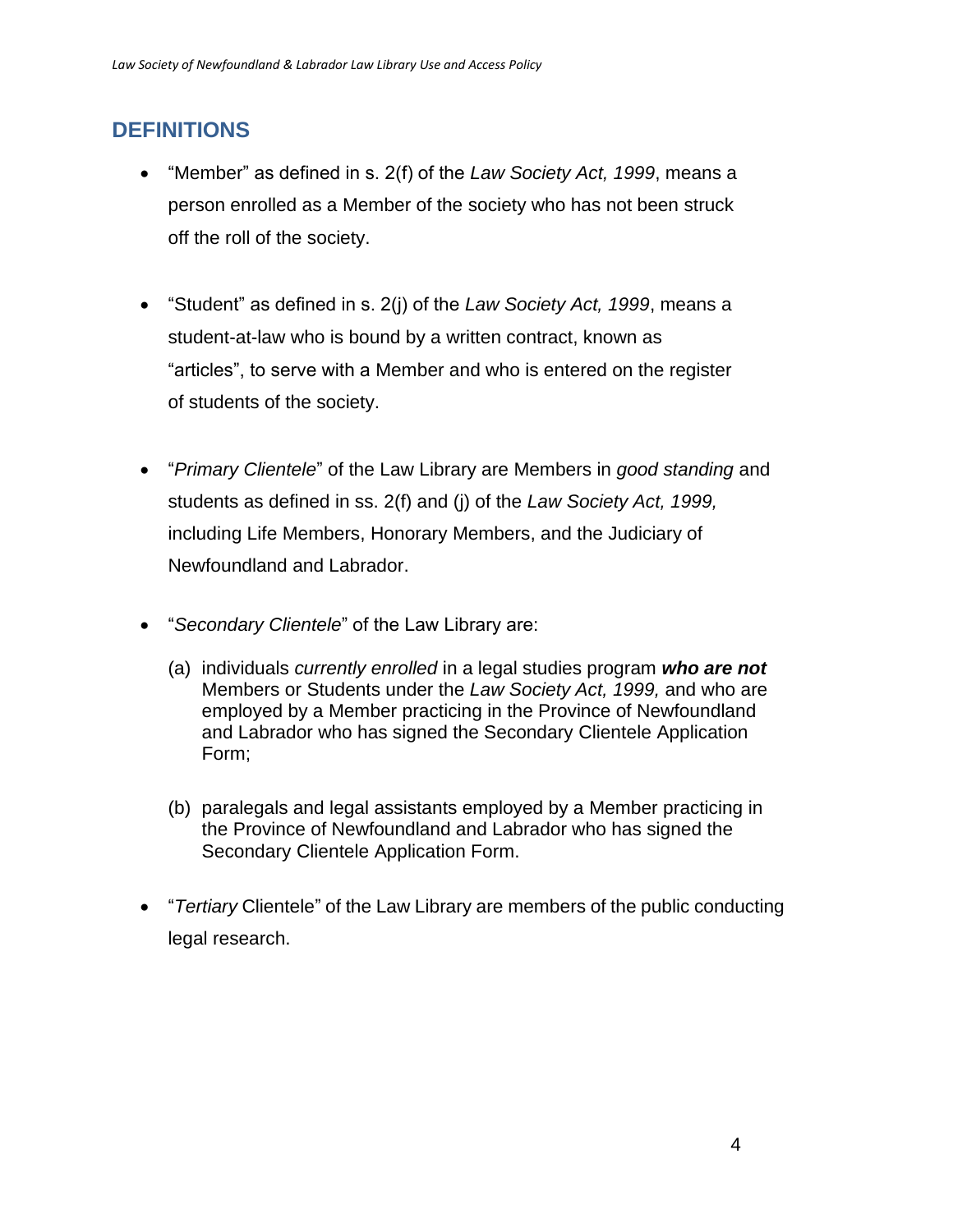### <span id="page-4-0"></span>**1) HOURS OF OPERATION**

The *Law Society of Newfoundland & Labrador Law Library* (Law Library) is staffed Monday to Friday from 9 am to 5 pm.

The Law Library closes for all statutory holidays and from December  $24<sup>th</sup>$  – January 1st.

### <span id="page-4-1"></span>**2) ACCESS**

At all times the Law Library will be accessible to Primary and Secondary Clientele\*\* with access cards.

From time to time Law Library staff may be away from the library during the regular business hours of the Law Society. During those times, services will be limited to borrowing and use of the computers. Reference, instruction, and interlibrary loan services will not be available.

\*\*Members who are suspended or disbarred by the Law Society of Newfoundland and Labrador from membership will automatically lose their borrowing and access privileges with the Law Library until such time as the suspension is concluded/they are accepted back as members *in good standing* with the Law Society.

The Law Library is available to members of the public during staffed hours *ONLY*.

#### <span id="page-4-2"></span>**2.A. Access Card**

The Law Library is accessible to Primary and Secondary Clientele via an electronic access card. This card provides access to both floors of the Law Library, but does not provide access to any other part of the Law Society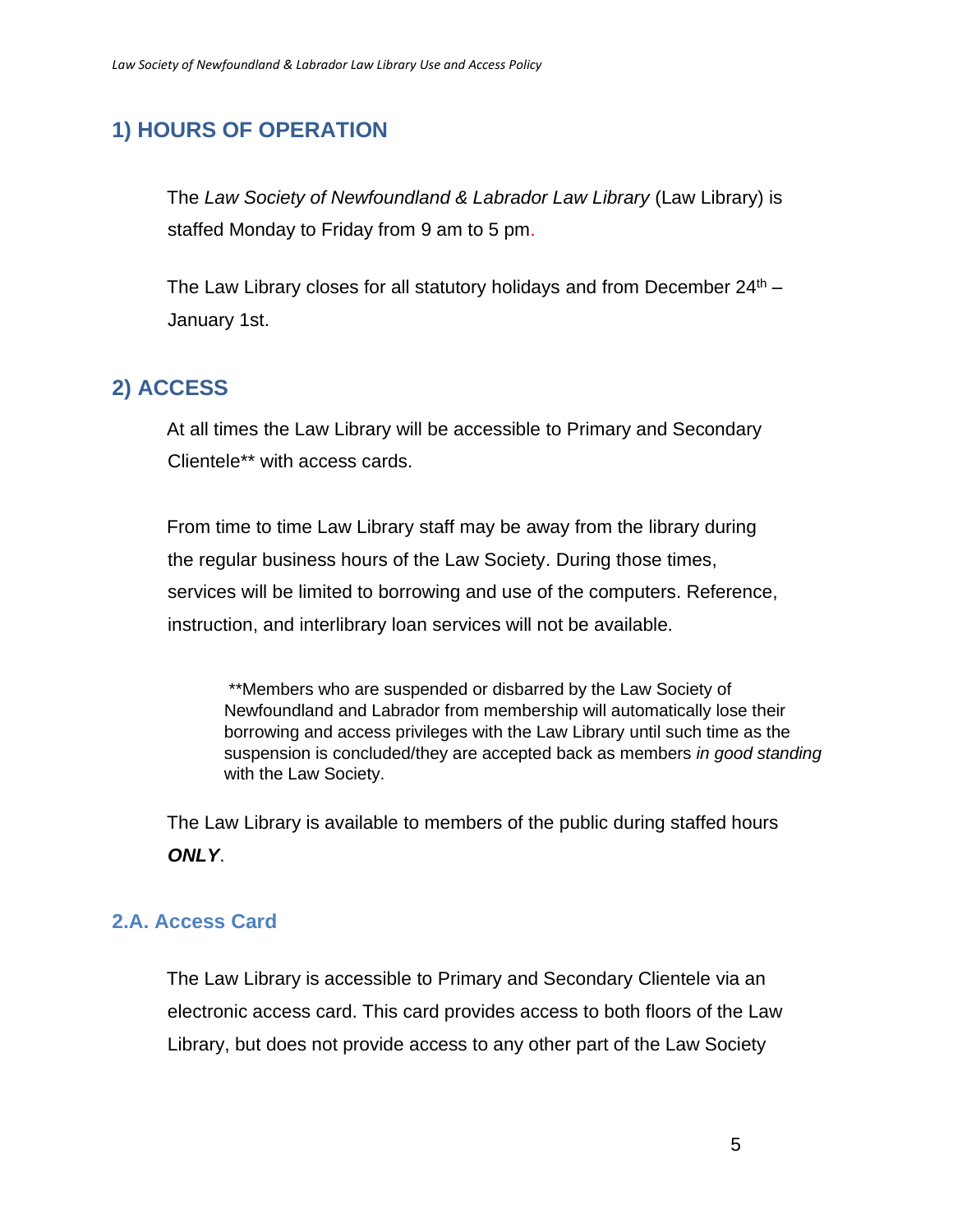including the elevators. This card can be used at all times and allows for evening and weekend access when the Law Library is not staffed. Primary Clientele may obtain an access card by contacting the Law Library Technician.

Secondary Clientele may borrow material from the Law Library *on the condition* that their supervisor/ a person at their law firm **WHO** is a registered member of the Law Society in *good standing* is willing to agree to take the responsibility to ensure that all Law Library materials borrowed by the individual are returned to the Law Library before or after the completion of the individual's term (if applicable).

This form will also be required if the sponsoring Member wishes the sponsored individual to have an access card. Any damages that occur as a result of misuse of the Law Library by Secondary Clientele will be the responsibility of the Member requesting the access.

All applications for access or borrowing must be approved by the Law Librarian. Approval *will not* be automatically granted. The *Secondary Clientele Application Form* is available on our website [www.lsnl.ca](http://www.lsnl.ca/) > Law Library Pages > Policies & Forms.

Tertiary Clientele are permitted to access the Law Library during open hours **only**. Members of this group will not be issued an access card.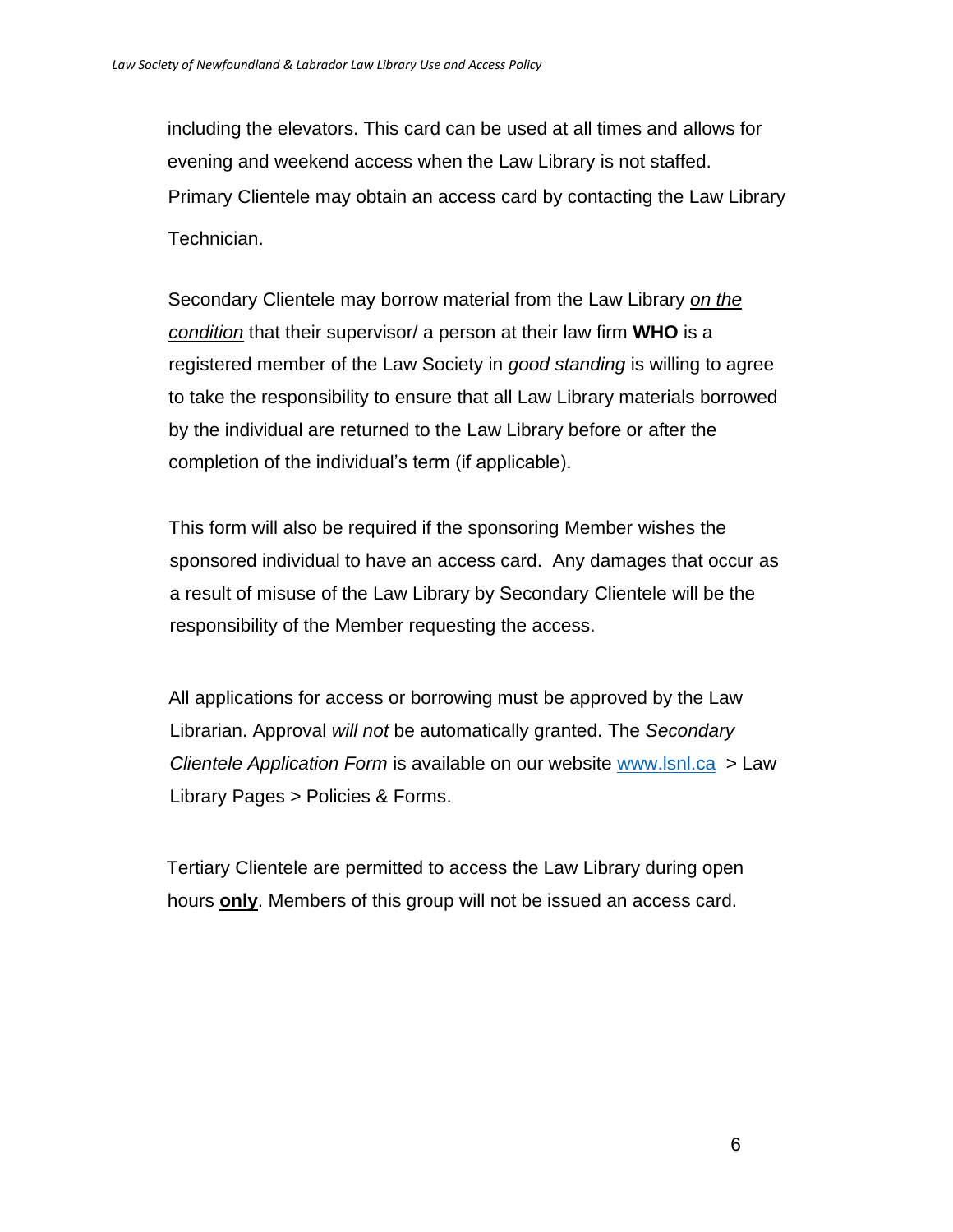#### <span id="page-6-0"></span>**2.B. Responsibilities of Access Card Holders**

The access card system was put into place to ensure the safety and wellbeing of the staff of the Law Society and the security of the physical building of the Law Library and the Law Society at 196-198 Water Street.

Primary and Secondary Clientele will be issued an access card under the following conditions.

By accepting the card, clients agree, as follows:

1. The client assigned a Law Library access card is personally responsible for the usage and security of the same until that client no longer qualifies as Primary or Secondary Clientele;

2. If the client no longer qualifies as Primary or Secondary Clientele, the client will immediately return the access card to the Law Library;

3.Access card holders *will not* prop or otherwise hold either the front doors or the inner library doors open. Card holders *will not* provide access to the Law Library to others during unstaffed hours.

3. As these cards provide access to the Law Library, any lost or stolen card should be immediately reported to the Law Library (709-753- 7770) in order for the card to be cancelled and prevent unauthorized access to the Law Library.

Replacement cards are available and will be issued by the Law Library once the Law Library has been notified of the lost card and upon request. A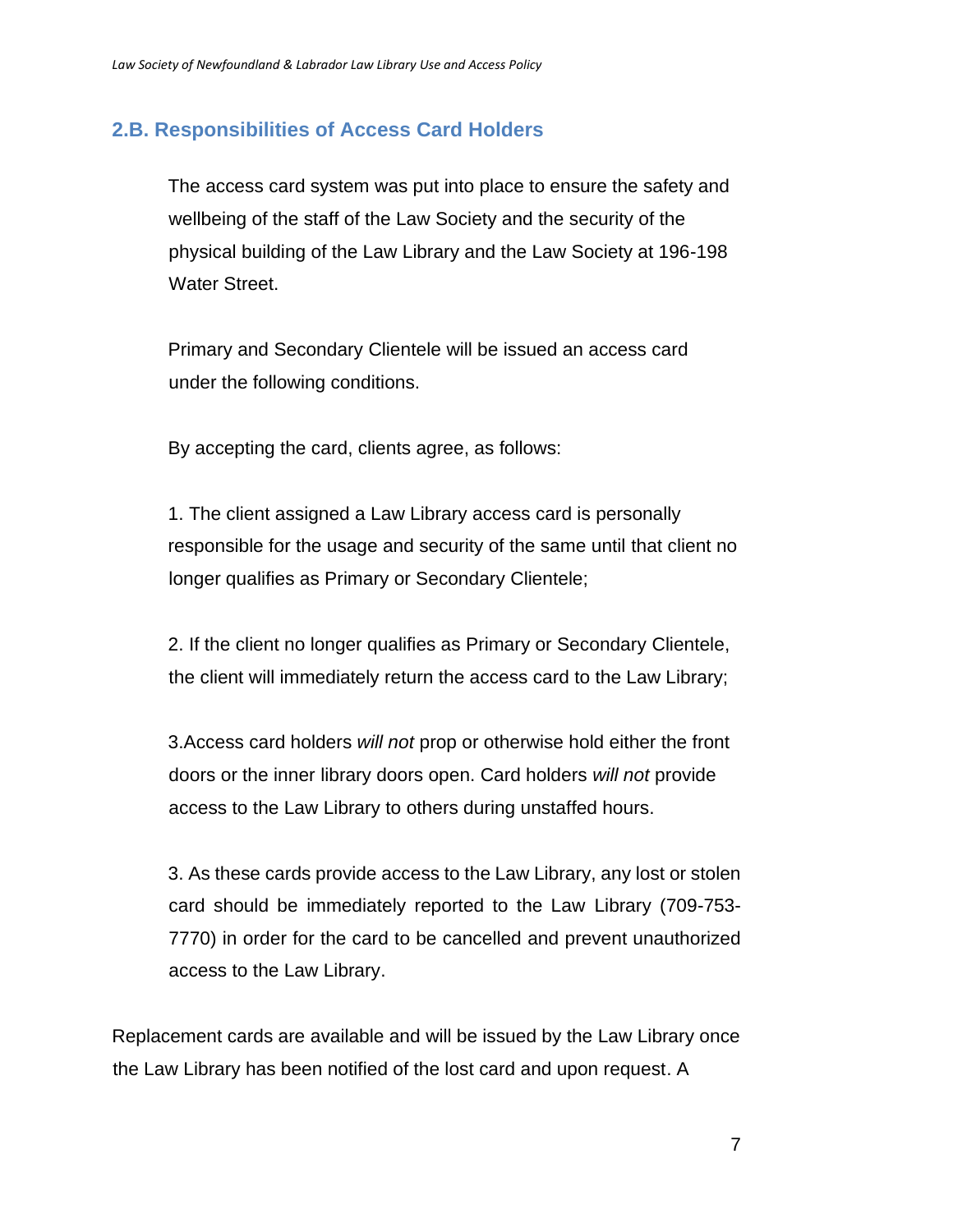replacement fee will be required, and a new access card will not be issued prior to receiving payment.

#### <span id="page-7-0"></span>**2.C. Access Card Replacement Fee**

Primary or Secondary Clientele will be provided, upon request, an access card free of charge. A replacement access card costs \$20.00.

The monies owed for replacement cards are payable by cash or cheque to the Law Society Law Library and payment is required at the time of obtaining the card.

> \*Please note that should any Member require five (5) or more replacement cards, the matter will be relayed to the Executive Director as *it is the responsibility* of the client to take all forms of care and caution for the card as lost cards could potentially compromise the safety of the Law Society staff and the security of the Law Society building.

### <span id="page-7-1"></span>**3) CIRCULATION**

Primary and Secondary Clientele are permitted to borrow circulating materials from the Law Library.

Tertiary Clientele may use library materials on site only – they **are not permitted** to borrow circulating materials.

All circulating materials are borrowed by completing a borrower card located at the back of the item with the following information:

- o Date borrowed
- o Name of borrower
- o Phone number of borrower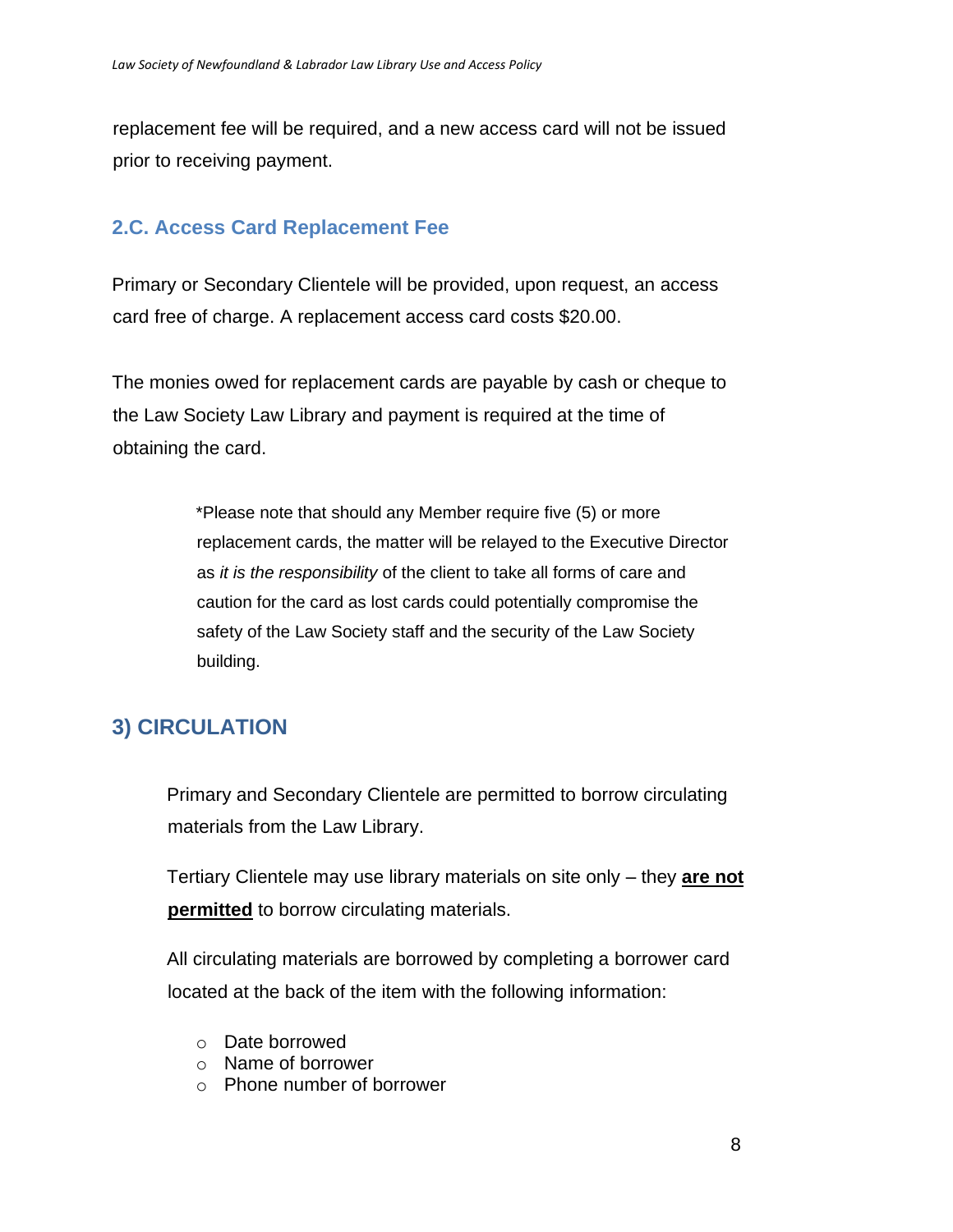The Law Library does not have automatic circulation, i.e. self-checkout, at this time. All borrowing is done on the honour system.

*NOTE*: Client's personal information and borrowing history will be collected by the Law Library for the purpose of maintaining circulation records and statistics as well as ensuring equal access to the library resources by tracking who has texts and ensuring returns. This information is kept within the Law Library system and will remain confidential; this information will not be used for any other purpose.

Primary clientele in-town (i.e.: Members in St. John's, Conception Bay South, Mount Pearl, and Paradise) may request that items be retrieved for them *only* if they are sending a courier to pick up the item. The Law Library staff will confirm the item is available for loan, sign the item out to the Member, and prepare the item to be picked up. Library staff are unable to set items aside for review by Members coming into the library  $\sim$  all items in the Law Library are available on a first come, first served basis.

The following loan periods have been enacted:

- **Items from the Reserve collection** (glass door cabinets facing the windows): 3 day loan
- **Items in the main collection** (Floor 1 Bays 2-15): **2 weeks**

The following items MAY NOT be borrowed. They must not leave the physical premises of the Law Library at anytime:

- Canadian and provincial bound statutes and regulations
- All provincial Gazettes and case citators
- Any title in the Reference collection (glass door cabinets facing into the library and all of Bay 1)
- All journals and periodicals (Bay 16 and all of the  $2<sup>nd</sup>$  floor)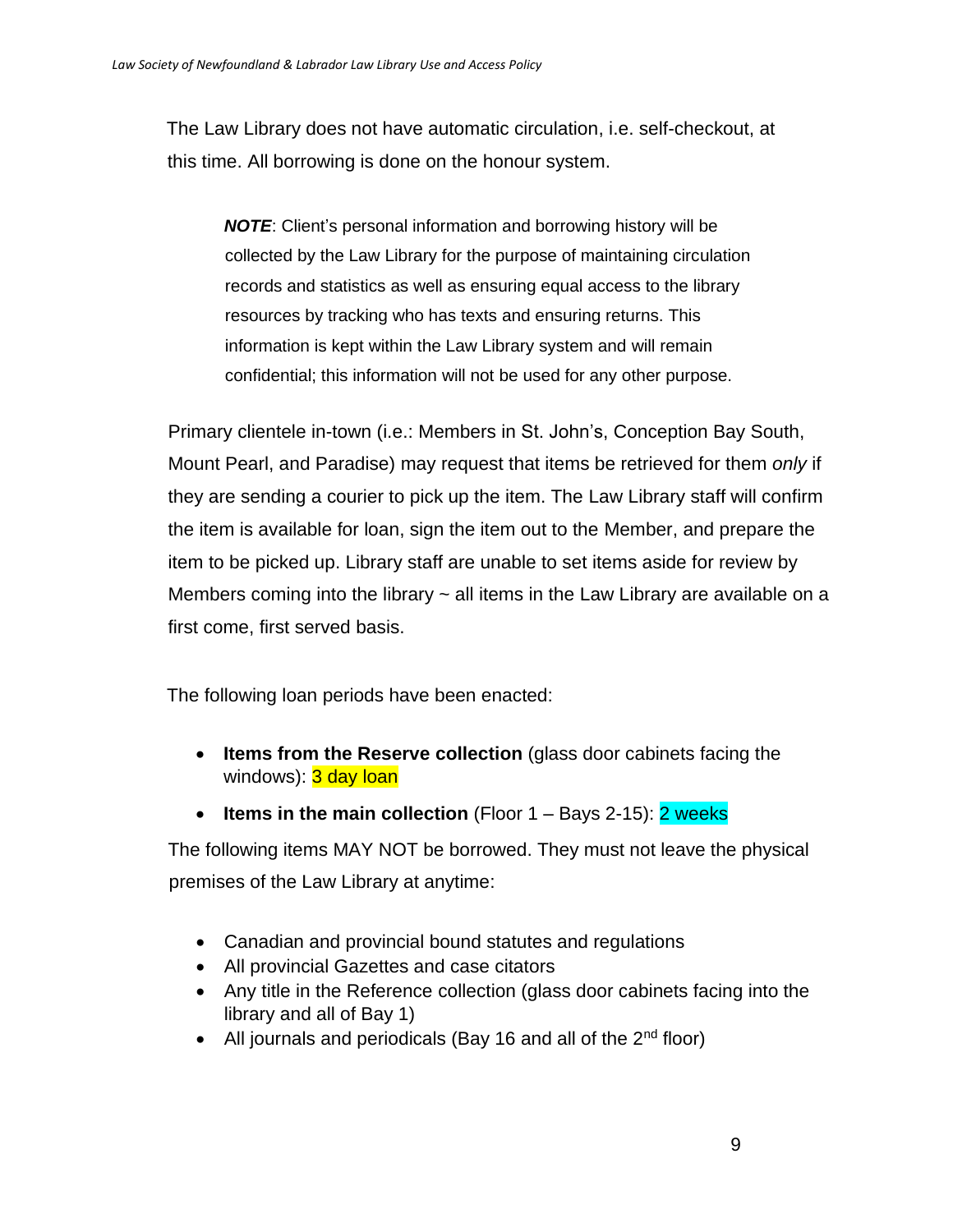Any loan that does not have a hold on it may be renewed up to three (3) times and each renewal is for two (2) weeks for a total of eight (8) weeks (56 days). Items can be renewed in person, over the telephone, or by email to [lawlibrary@lsnl.ca](mailto:lawlibrary@lsnl.ca)

By borrowing material from the Law Library, authorized clients are agreeing to abide by the loan periods and take responsibility for returning items to the Law Library. Any item not returned within 8 weeks (56 days) of the due date (or not renewed) will be assumed lost *(see below).*

The library staff will contact any person who exceeds the loan period by sending a renewal notice or if the title is requested by a primary or secondary client (regardless of when the title is due) by phone or email. Recall of items is not available to Tertiary Clientele.

#### <span id="page-9-0"></span>**3.A. Overdue and Lost Library Material**

Clients who lose or fail to return any item borrowed, or return them in damaged condition, *will be* required to purchase a replacement copy for the Law Library. Failure to return materials or pay for replacement copies can result in the loss of Law Library borrowing privileges.

If the title is not returned, and the client does not request a renewal or has exceeded their renewals, the library staff will follow up with a phone call. If a third notice is required, the notice in Appendix A will be sent to the client by the Law Librarian.

Items that have been overdue longer than the maximum lending period (including the three renewals which is a total of 8 weeks or 56 days) will not be renewed and the client will be required to return the item before being allowed to borrow any more library materials. If a client does not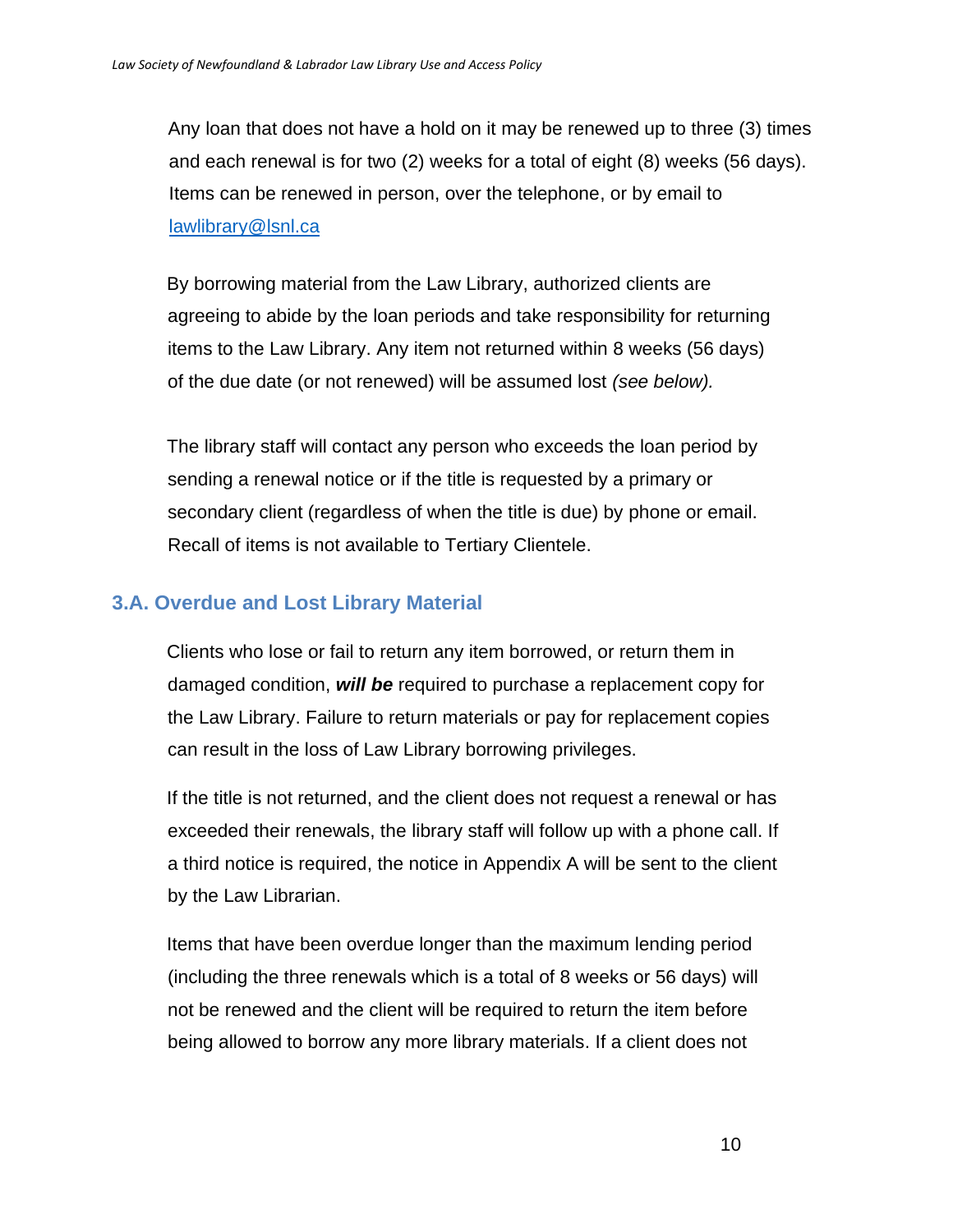return material to the library after three reminders the item will be declared lost.

When an item is identified as lost or returned damaged, the Law Librarian will research the title and order a replacement copy from the vendor. The client will be invoiced for the full replacement cost of each item *as charged by the vendor* (including shipping/handling and applicable taxes) plus an administrative processing fee of \$25.00 per item. Clients who return overdue or lost material after receipt of an invoice are still accountable for the processing fee. Failure to pay an invoice for a replacement copy will result in the loss of borrowing privileges. A new clean copy of the item may be donated by the client in lieu of the payment, although the processing fee will still need to be paid. An item donated in lieu of paying the replacement costs must be in circulating status, i.e. clean, new, no markings, tabs, or highlighting, etc.

### <span id="page-10-0"></span>**4) HOLDS**

Primary and Secondary Clientele may request an item be placed on hold. A hold prevents the renewal of an existing loan.

Primary and Secondary Clientele may request a hold by contacting library staff. Library staff will notify the current borrower that the item they have on loan has a hold request and that they will not be able to renew their loan. Items currently on loan will be available to the current borrower for the length of time of the original loan.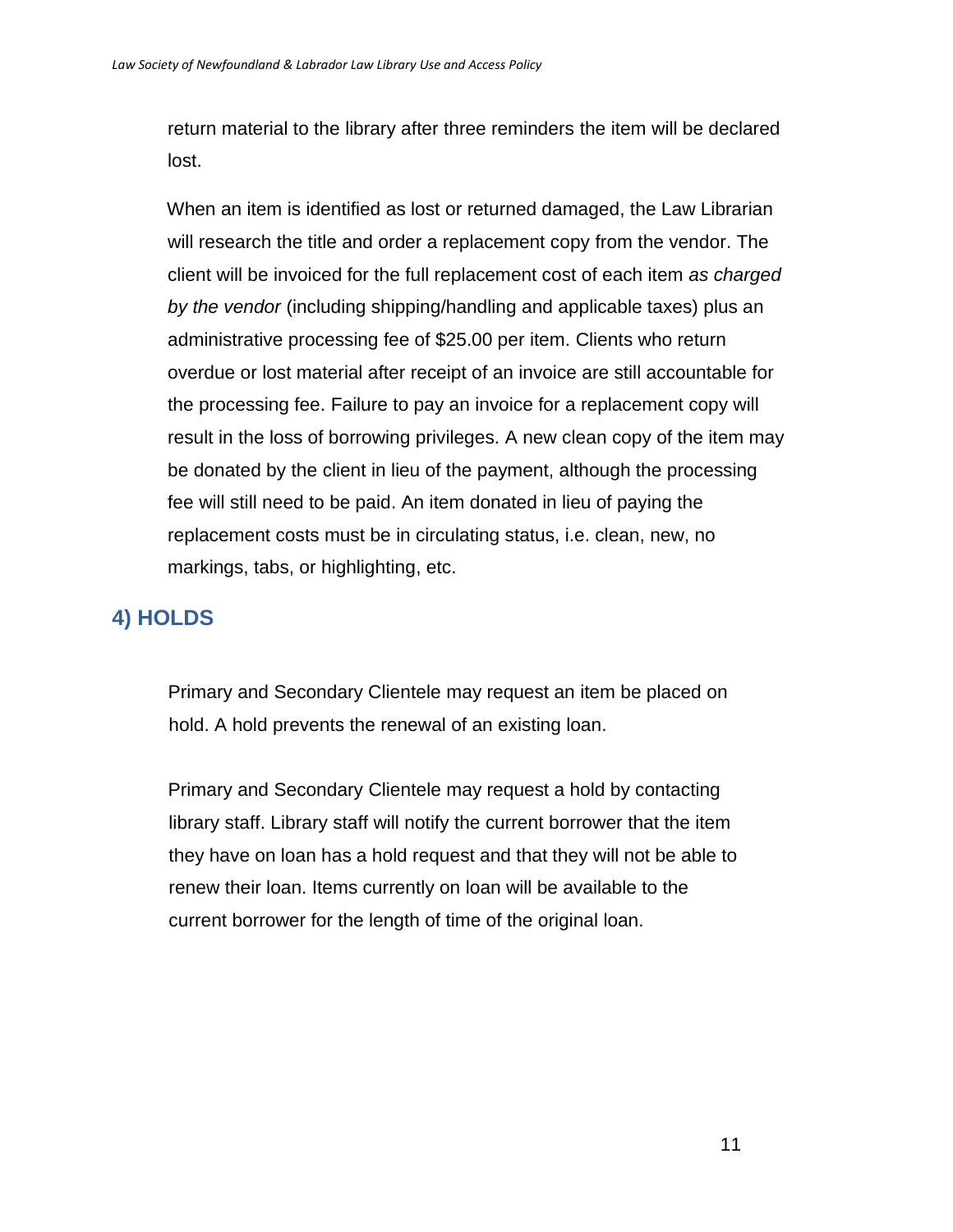### <span id="page-11-0"></span>**5) DISTANCE SERVICES**

For Primary and Secondary Clientele outside of the greater St. John's and vicinity the Law Library will provide, **upon request**, free delivery and return by courier (covered by the Law Library) of *circulating items*.

Distance Members will have the following loan periods, due to the delays caused by shipping:

- o 2-week loan for texts from the main collection
- o 1-week loan for Reserve collection.

### <span id="page-11-1"></span>**6) SECURITY**

The Law Society is not responsible for any personal belongings, technology, or documents/files left unattended in the Law Library. Clients are requested to keep all personal belongings on their person and ensure their belongings do not prevent others from making use of the facility.

Confidential files – it is essential that all clients take care not to leave confidential documents on either floor of the Law Library or in the photocopier. Any confidential files found will be turned over to the Executive Director.

#### <span id="page-11-2"></span>**6.A. Personal Security**

All persons in the Law Library are expected to treat library staff and other clientele of the Law Library with courtesy and respect at all times. Soliciting, harassing, offending, intimidating, or disturbing other library clients or employees is strictly prohibited. Behaviour of this nature will result in a ban from the use of the Law Library.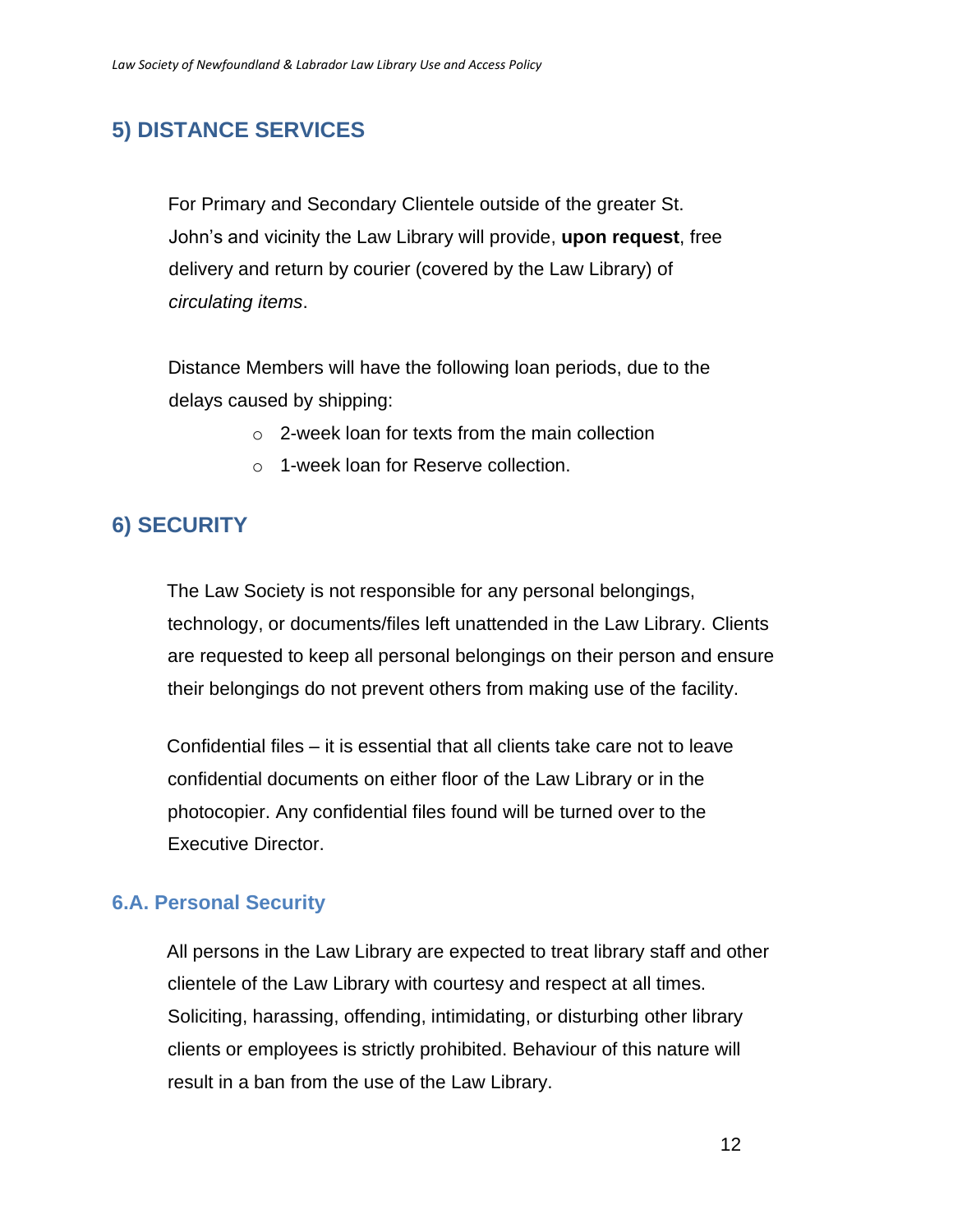The Law Librarian reserves the right to request any individual in the Law Library to leave the Law Library if he or she feels that staff, any individual(s) in the Law Library, or the physical premises are at risk.

The Law Librarian will notify the Executive Director immediately of a problem client, inform that client that they are to leave the Law Library, and then escort them from the premises.

The Law Librarian will seek the assistance of the police where deemed necessary.

Members are reminded that confidentiality of discussions/materials/phone calls cannot be ensured in the Law Library.

### <span id="page-12-0"></span>**7) COMPUTER USE IN THE LAW LIBRARY**

### <span id="page-12-1"></span>**7.A. Open Public Access Computers (OPAC)**

There are three (3) Open Public Access Computers (OPAC) in the Law Library. These stations are provided for the purpose of accessing the library catalogue, legal databases, legal research, and (to a limited extent) accessing of email by Primary and Secondary Clientele. These stations are for *legal research purposes only*.

Any client found abusing the privilege will be asked to vacate the computer. If the problem persists, the client's Law Library privileges may be revoked.

It is prohibited for *any* computer user to engage in the following behaviours:

- viewing, downloading, installing, sending or forwarding any inappropriate material, including chainmail and pornography;
- gambling, gaming, or online shopping;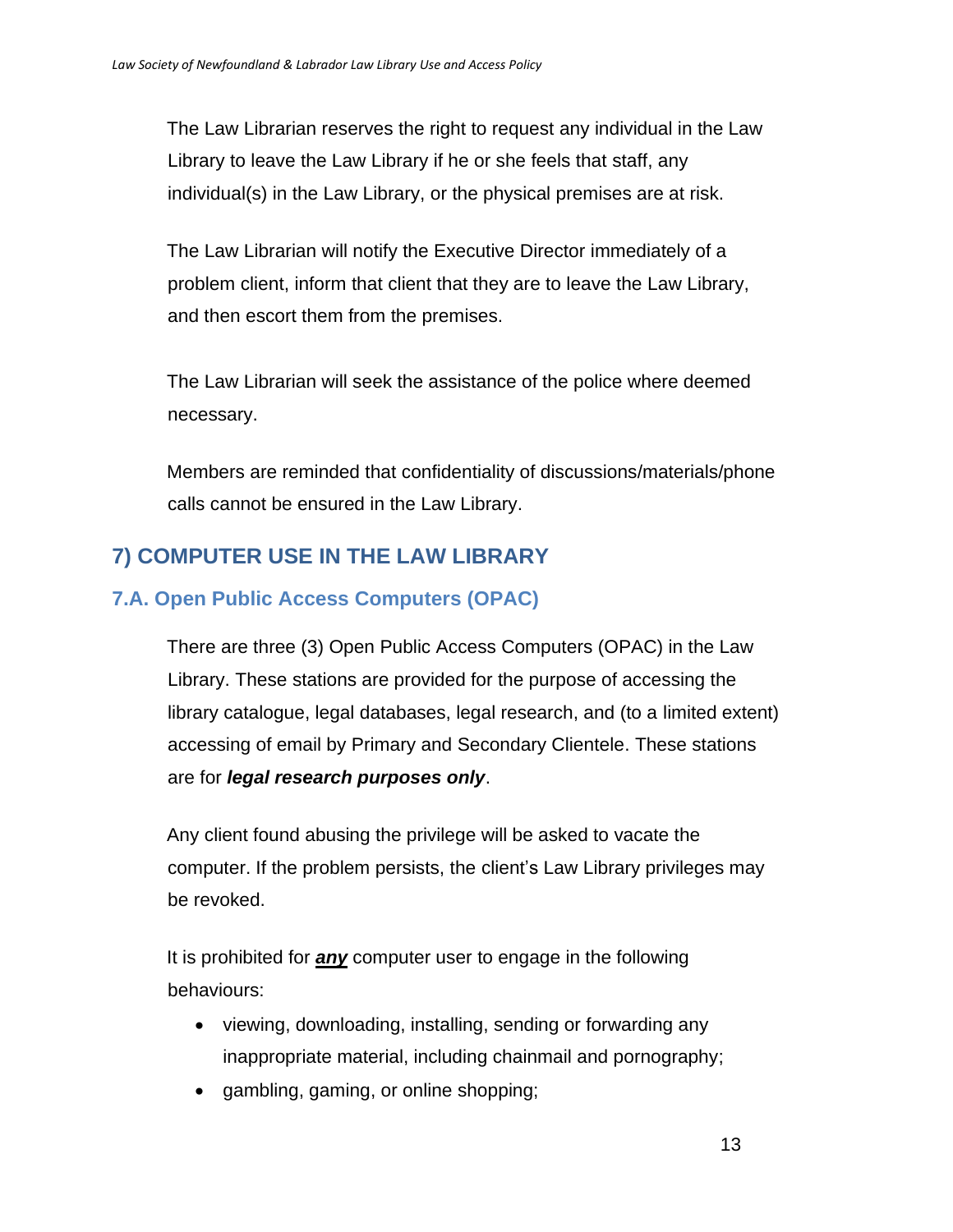• any purpose which violates Canadian federal or provincial laws.

Tertiary Clientele *are prohibited from* using these stations to engage in any purpose other than legal research.

Due to licensing restrictions, Tertiary Clientele may not use any of the commercial databases installed on the computers. They may access CanLII and government sites *only*.

The Law Librarian reserves the right to ask any person using an OPAC for personal use to leave the Law Library.

#### <span id="page-13-0"></span>**7.B. Library Wi-Fi & Plugins**

Clients may use their own internet enabled computers or cellular devices in the Law Library, provided this use does not disturb other users.

The Law Library provides Wi-Fi for the use of all clientele. Its use is governed by the same rules governing the use of the OPACs.

Clients may not use outlets designated for Law Library equipment.

### <span id="page-13-1"></span>**8) PHOTOCOPYING/PRINTING/FAXING/SCANNING**

In the Law Library there is a photocopier provided for the purposes of scanning/printing/faxing/photocopying. There is a charge to use the photocopier/printing or scanning:

• *Primary/Secondary Clientele* – may invoice for the number of pages used or pay in cash. Cost is \$0.50 per page.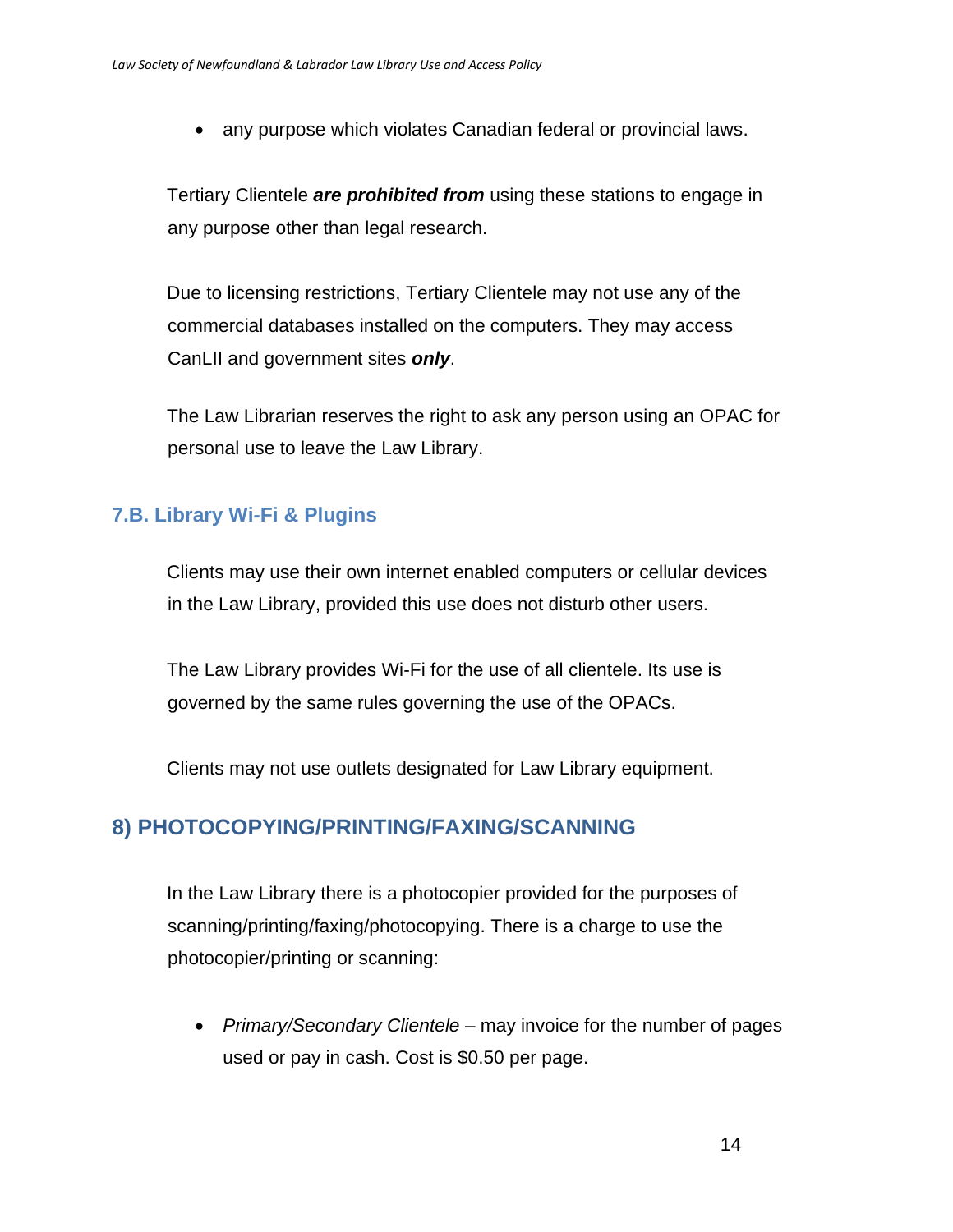- *Tertiary Clientele* Payment is due upon printing/copying. Cost is \$0.50 per page – cash only.
- *Bar Exam Students* Payment is due upon printing/copying. Cost is \$0.10 per page *during the duration of the annual Bar Course only*; At all other times student will be subject to the same cost as regular Members - \$0.50 per page.

Library staff will provide instruction on how to use any of these tools, but *will not* perform these functions for clients.

All clients are asked to take care when copying Law Library materials in order to avoid putting extreme stress on the spines of bound volumes or causing damage to the pages. With loose-leaf inserts, it is the *client's responsibility* to ensure they have returned *all of* the pages to the correct location within the binder.

The Law Library staff will not provide photocopying, printing, or faxing services for clientele physically in the Law Library. All of these tools are available in the Law Library for individual use.

Urgent requests for copying/scanning/printing and delivery via email will be accommodated for *Primary and Secondary Clientele*, dependent on workload and staff availability. This service is *not* available to Tertiary Clientele.

### <span id="page-14-0"></span>**9) COPYRIGHT**

Per the principle of *Fair Copy* under the *Canadian Copyright Act (as amended from time to time),* photocopies of any physical library material or printouts from any database or online legal resource by staff or any clientele **must not exceed** 10% of the total amount of the publication, e.g. one journal article or one chapter of a book or loose-leaf. All copies must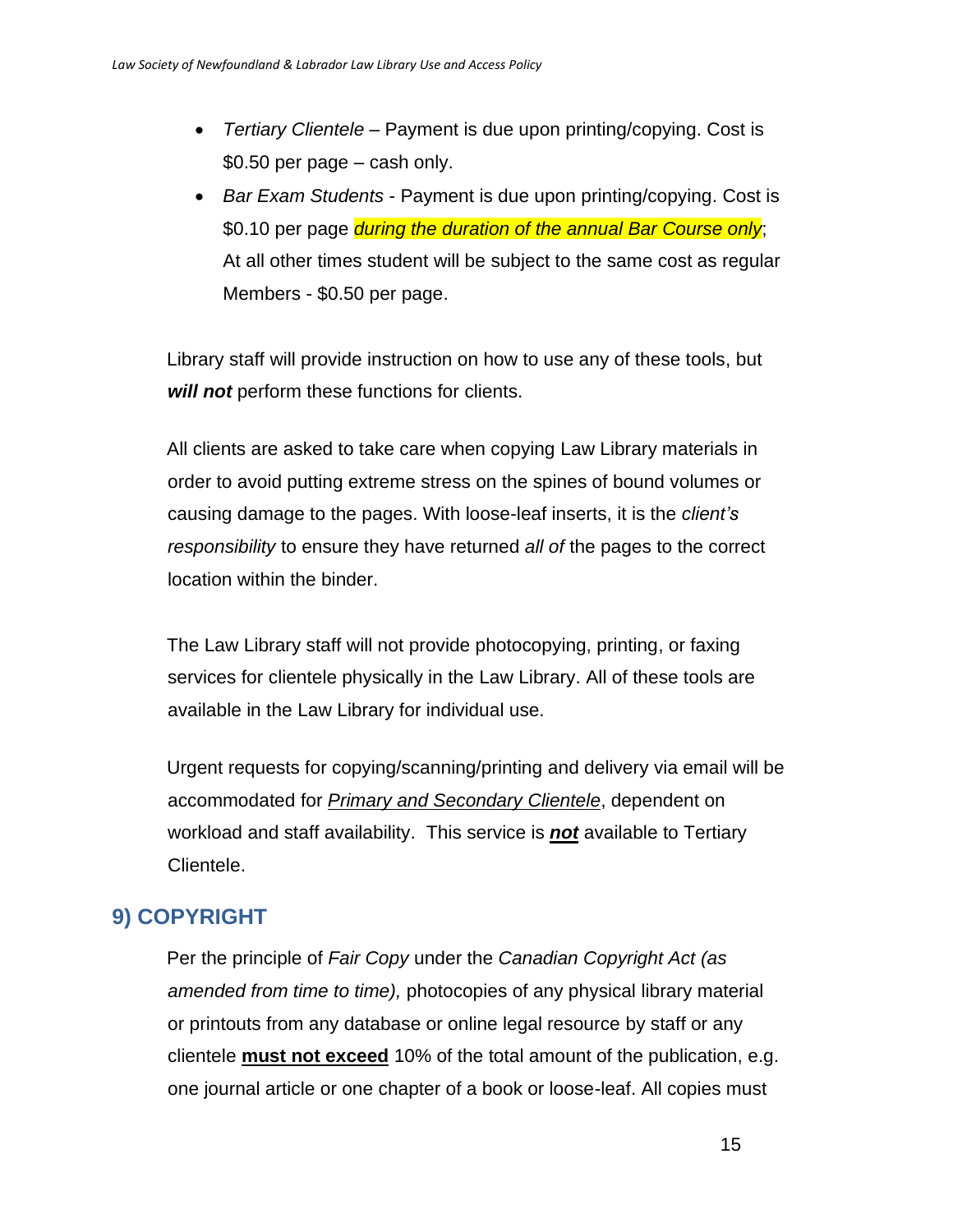be for personal use (i.e. not for sale/profit). Under the current copyright laws of Canada, *Fair Copy* extends to and includes lawyers carrying out commercial practice, i.e.: a lawyer may make copies of library materials and apply this under billable hours.

The resources in the Law Library are purchased under copyright licenses which allows for the circulation of these items to multiple borrowers. The Law Library does not charge for the use of any of these resources.

The databases come with licensing restrictions and all users of the Law Library databases must abide by these licensing restrictions while using these databases.

#### <span id="page-15-0"></span>**10) LIBRARY SERVICE POLICIES**

#### <span id="page-15-1"></span>**10.A. Reference Services**

The Law Library staff provide reference services for all clientele. Reference questions can be asked via the following methods – in person, over the telephone, or via email.

All reasonable efforts will be made to provide thorough and accurate reference services. Law Library reference will consist of our resources and, to a limited extent, other libraries where applicable. We are unable to request court documents and evidence on behalf of clientele. Anyone requesting documents or resources from the court(s) are required to make these applications by themselves. Law Library staff *are not able* to interpret court or government processes or assist clientele in completing court or government forms.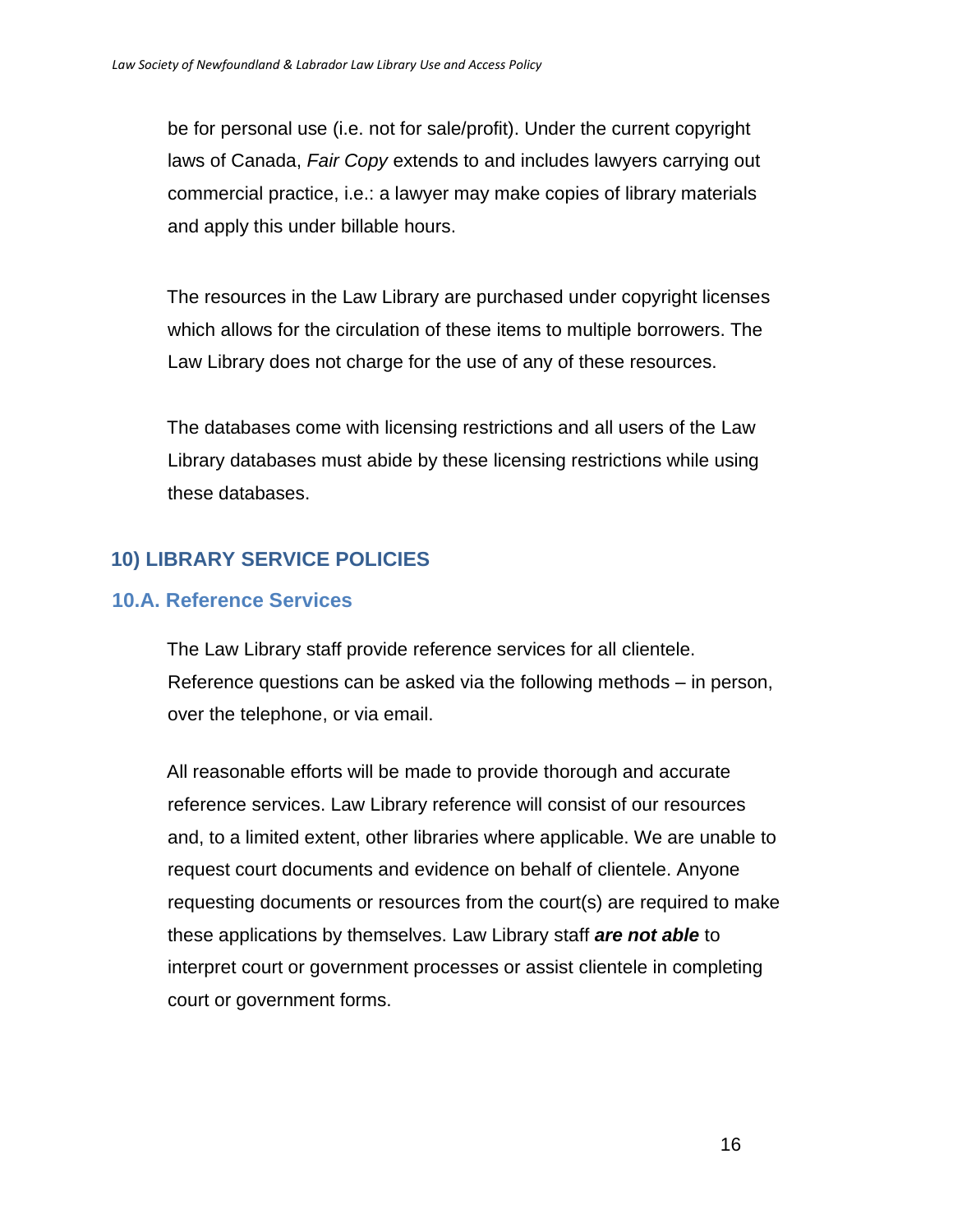The workload of Law Library staff and the availability of resources are all factors in the turnaround time required for a response to reference questions.

#### <span id="page-16-0"></span> **10.B. Legal Research Restrictions**

The role of the Law Library staff in legal research endeavors is to provide basic assistance in (a) developing the inquiry, (b) providing directions for future research, and/or (c) assisting in locating articles and cases in the databases which are not accessible on the OPAC stations.

Law Library staff do not provide the legal research services of a paralegal and *will not* conduct a full research project. The analysis of results found is the responsibility of the client.

#### *DISCLAIMER:*

Law Library staff will take all reasonable precautions to ensure the completeness of search results within the limitations of the databases, the systems used, and the instructions received from the client. Law Library staff will produce search results **ONLY** – we do not analyze the results or offer legal opinions.

#### <span id="page-16-1"></span>**10.C Document Delivery/Interlibrary Loan**

When articles or books are required that are not available in the Law Library, Primary and Secondary Clientele may request an interlibrary loan or a document delivery, i.e. Law Library staff will attempt to locate the item at another library and bring it in for the use of the client.

• Interlibrary loan (ILL) – all of a circulating item, usually a book, is brought in from another library; journals are not normally available through ILL services.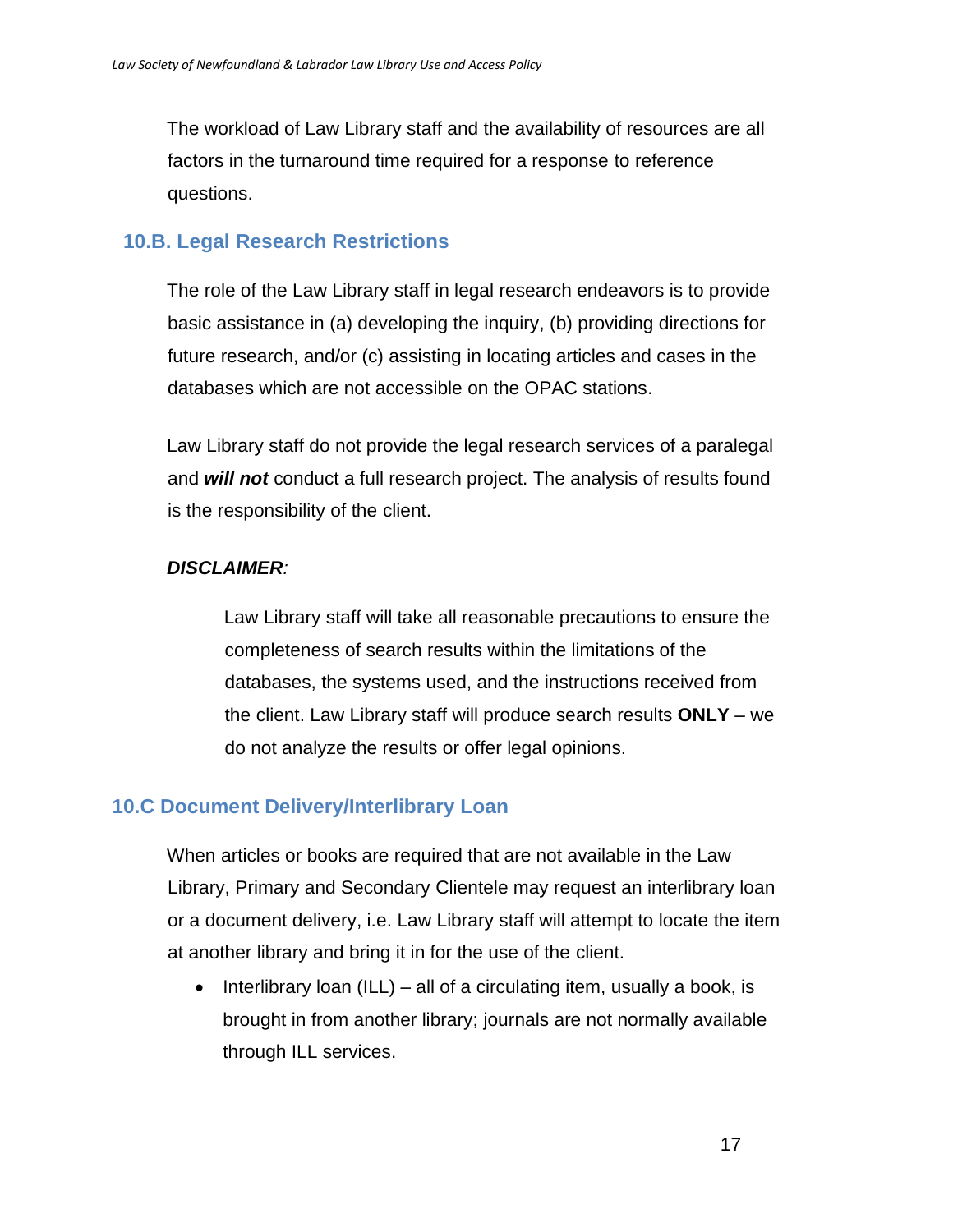• Document delivery – articles from a periodical or sections of books (no more than 10%) scanned and sent by a lending library. The material will be accessed via either scanned PDF's or faxes provided to the Law Library by the lending library.

The Law Library will make all reasonable attempts to locate items held in close vicinity to Newfoundland and Labrador, either for free or at a low cost to the requestor. The one exception to this is items held in the collections of Memorial University (MUN) St. John's campus. Members are expected to go to Memorial and use MUN's free guest cards service which allows residents of Newfoundland and Labrador to borrow from Memorial University libraries. The Law Library will only borrow from MUN St. John's in exceptional circumstances which will be determined by application to the Law Librarian.

Any costs charged by the lending library *will be* the responsibility of the requestor. Items brought in by interlibrary loan will be subject to the loan periods established by the lending institution and not the normal Law Library lending periods.

NOTE: Tertiary Clientele *cannot* access the interlibrary loan or document delivery services.

### <span id="page-17-0"></span>**11) RE-SHELVING OF LIBRARY ITEMS**

Users of the library are requested to please allow Law Library staff to reshelve *all* library materials. Use of the collection and material usage are both monitored by Law Library staff when re-shelving items. This information is used to manage our collection.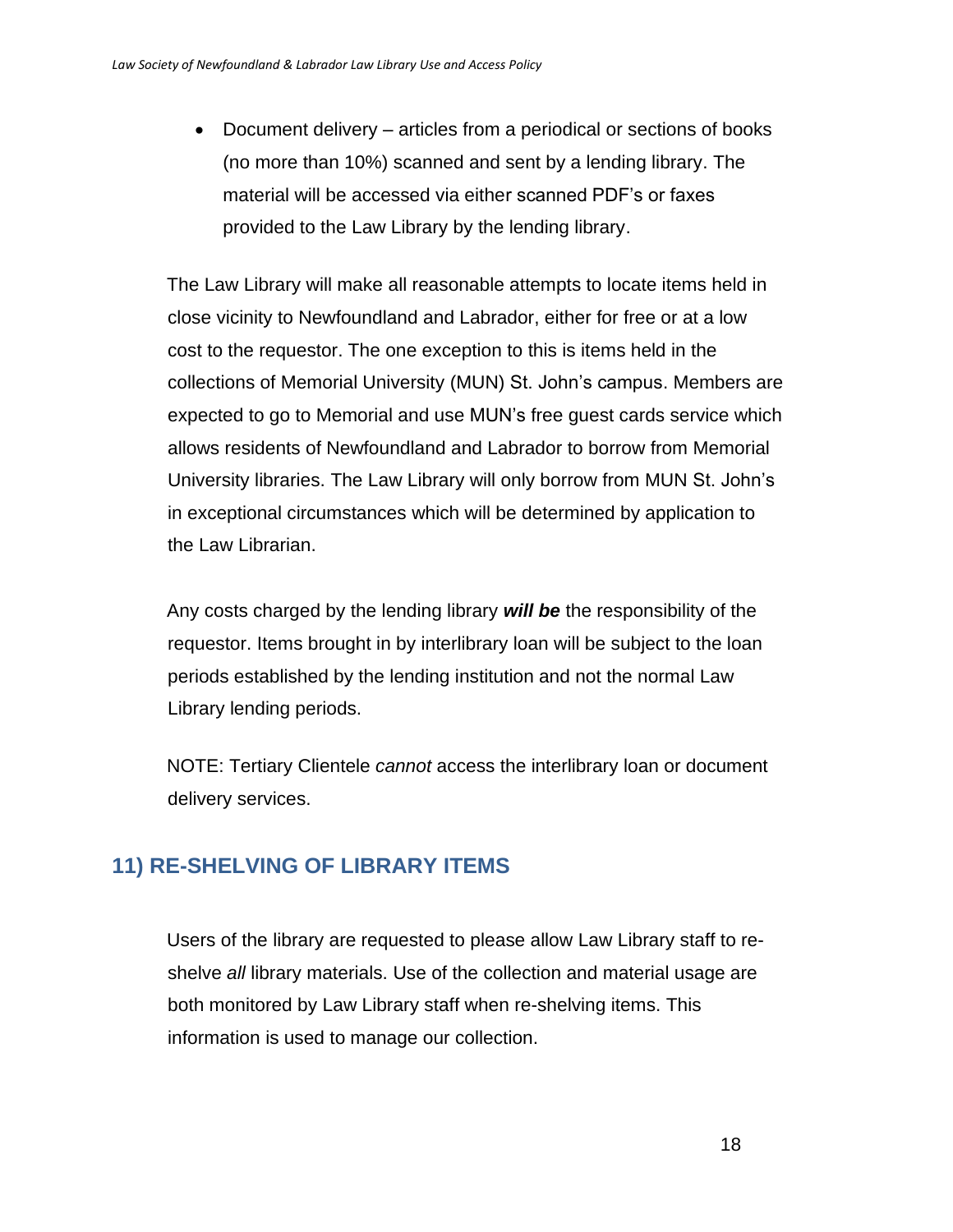### <span id="page-18-0"></span>**12) BULLETIN BOARD POSTINGS**

The Law Library has a bulletin board in the library for Law Society events and for legal job postings. The Law Library does not post items of any other nature, including but not limited to: items for sale, community events, posters, etc.

### <span id="page-18-1"></span>**13) PHONES**

#### <span id="page-18-2"></span>**13.A. Law Library Phone**

The Law Library makes a phone available to all levels of clients for the purposes of calling transportation or contacting legal representation. The Law Library phone is not for personal calls or calls of a long duration. Use of this phone must not disturb other users or staff of the Law Library.

#### <span id="page-18-3"></span>**13.B. Cell Phones/Personal Devices**

In consideration of others, quiet is expected throughout the Law Library. Clients may engage in quiet conversation so long as other clients and staff are not disturbed. Cellular devices should be turned to vibrate. Calls should be taken and made outside the Law Library.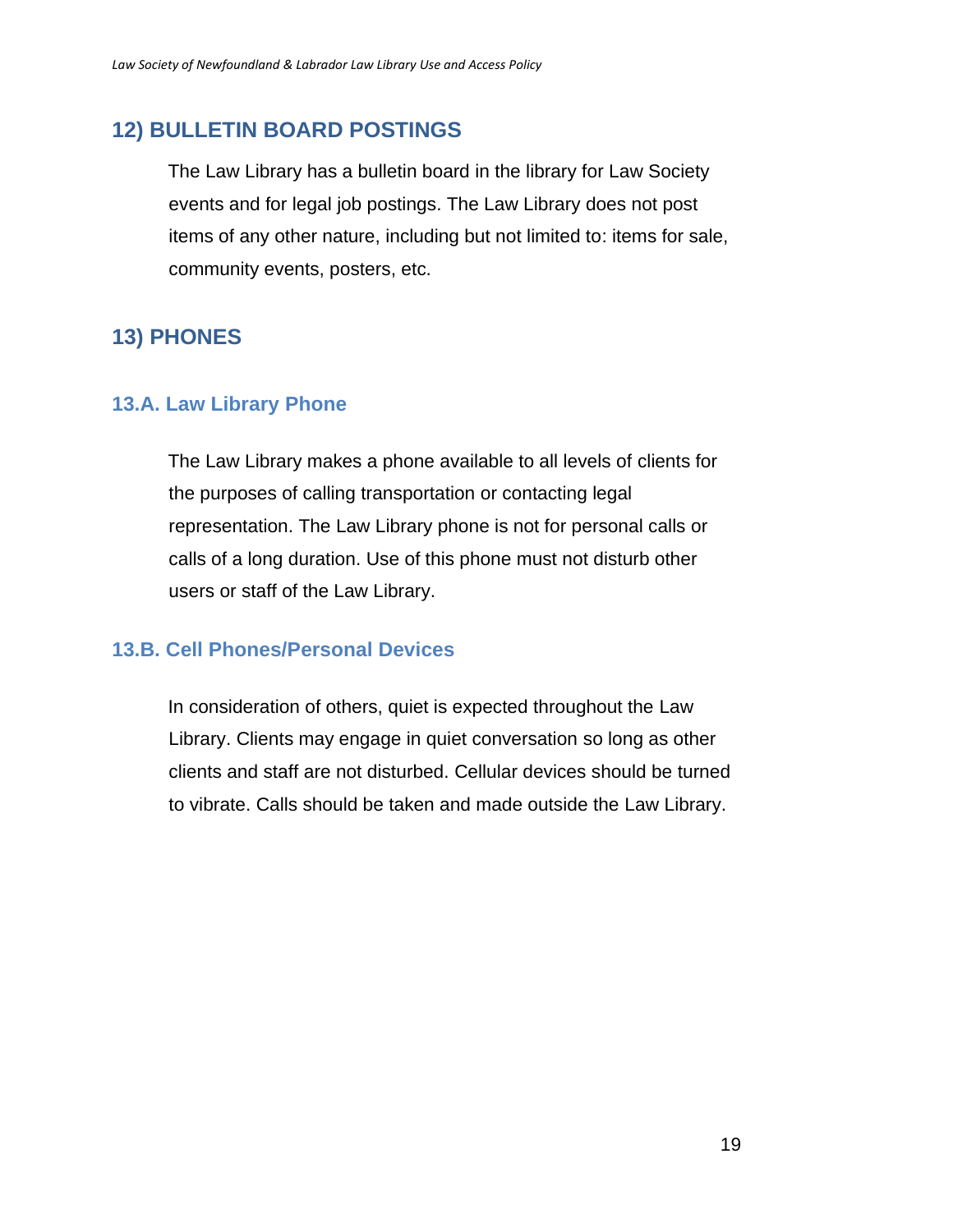### <span id="page-19-0"></span>**APPENDICES**

<span id="page-19-1"></span>**A) Overdue Notice Letter Form – 3 rd notice** 



 *Date:* Month, Day, Year

**To: Mr/Ms. X Address Community, NL, A0A 0A0**

#### **Re: Overdue Book(s)**

Our records show that you have the following book(s) signed out from the Law Library.

#### Title */* Author *CALL NO: KF 1234….*

This is the third notice sent from the Law Library. These items are now overdue. We request that you return them to the Law Library as soon as possible.

Failure to return these items will require you to replace this item at your own expense. The replacement cost of this item, including all applicable taxes and shipping & handling and the applicable replacement administration fee of \$25.00, is \$00.00. An invoice will be mailed to you and you will have thirty days in which to produce the item in question or pay the invoice. If the item is located after the invoice has been created, you will still be required to remit payment for the \$25.00 administration fee. Your prompt attention to this matter would be most appreciated.

Sincerely,

Jenny Thornhill (MSc, MLIS, MSL) Law Librarian, Law Society of Newfoundland & Labrador 196-198 Water St. P.O. Box 1028 St. John's, NL A1C 5M3 (Tel): 709-753-7770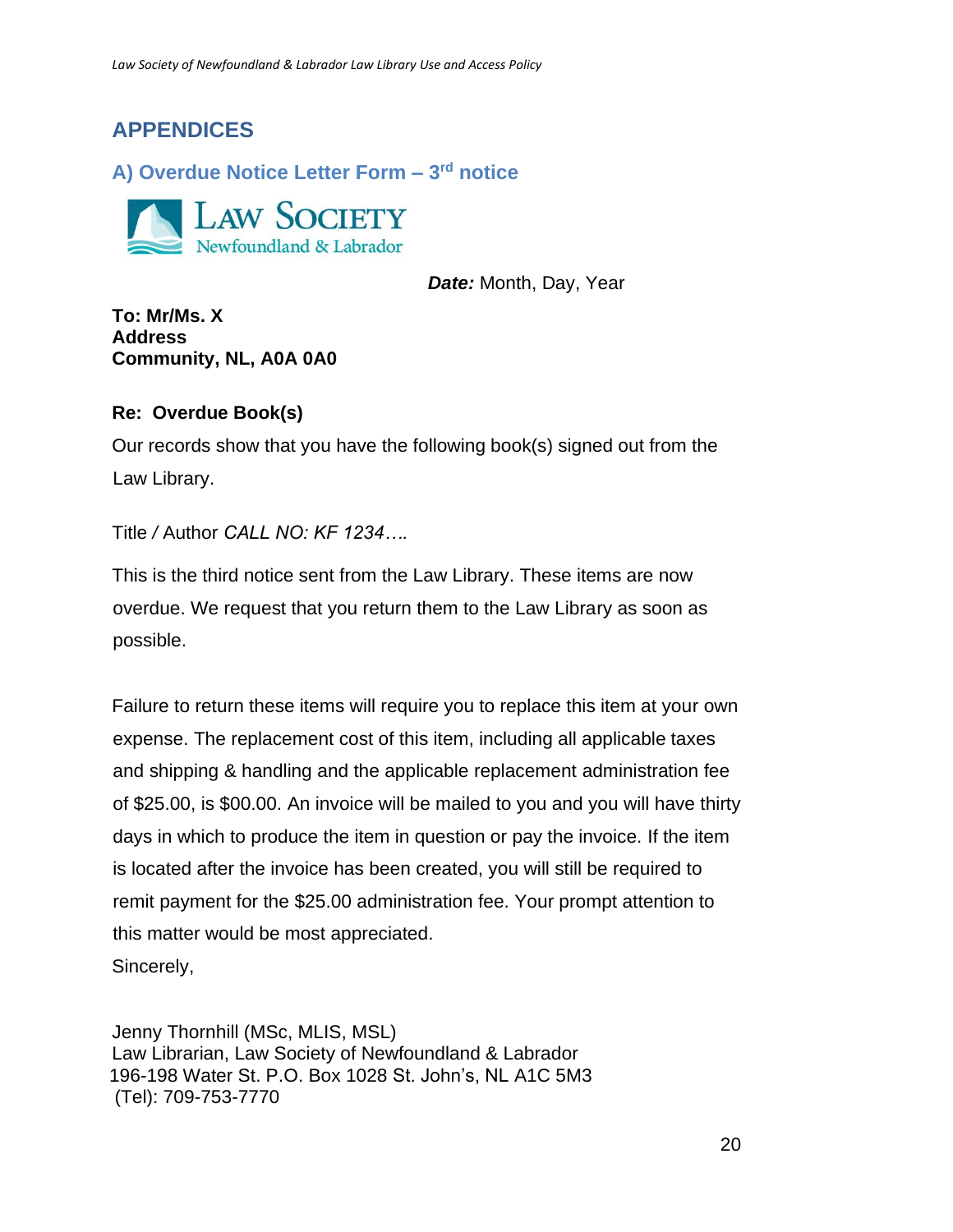#### <span id="page-20-0"></span>**B) Secondary Clientele Application Form**

| <b>Secondary Clientele Authorization Form</b>                           |                        |
|-------------------------------------------------------------------------|------------------------|
|                                                                         | Date of Application:   |
|                                                                         | Expires:               |
| Responsible Member Information - PLEASE PRINT                           | For Librarian Use Only |
| Name (Last. First):                                                     |                        |
|                                                                         |                        |
| Law Firm:                                                               |                        |
| Contact Information (Mailing Address & Contact phone number)            |                        |
| Fmall Address:                                                          |                        |
| Secondary Clientele Applicants Information - PLEASE PRINT               |                        |
| Name (Last. First):                                                     |                        |
|                                                                         |                        |
| I am: enrolled in a legal studies program a paralegal a legal assistant |                        |
| Contact phone number:                                                   |                        |
| Emall Address:                                                          |                        |
| If enrolled in a legal studies program, length of program: From         | $-10$                  |
| I am applying for (check all that apply):                               |                        |

c) paying for all costs associated with the applicant's use and/or misuse of the Law Library and/or any of its materials;<br>d) paying for all costs associated with the applicant's use and/or misuse of the Law Library and/or

- By signing this application, I acknowledge and understand that:<br>these authorized privileges are valid at the Law Society of Newfoundland & Labrador Law Library only.
	- . all Library communications concerning items checked out by the applicant will be addressed to me, including all communications concerning damage to Law Society property
	- I am agreeing to notify the Law Library if this student leaves our employ before the expiration date stated above.
	- . this letter will be kept in a confidential file until such times as all materials charged out by this student are returned and any accrued replacement costs are paid.

Responsible Member Signature:

Applicant Signature:

Date:

Please return completed applications to:

Jenny Thornhill, Law Librarian<br>Law Society of Newfoundland & Labrador 96-198 Water St.<br>P.O. Box 1028<br>St. John's, NL<br>A1C 5M3<br>(Tel): 709-753-7770